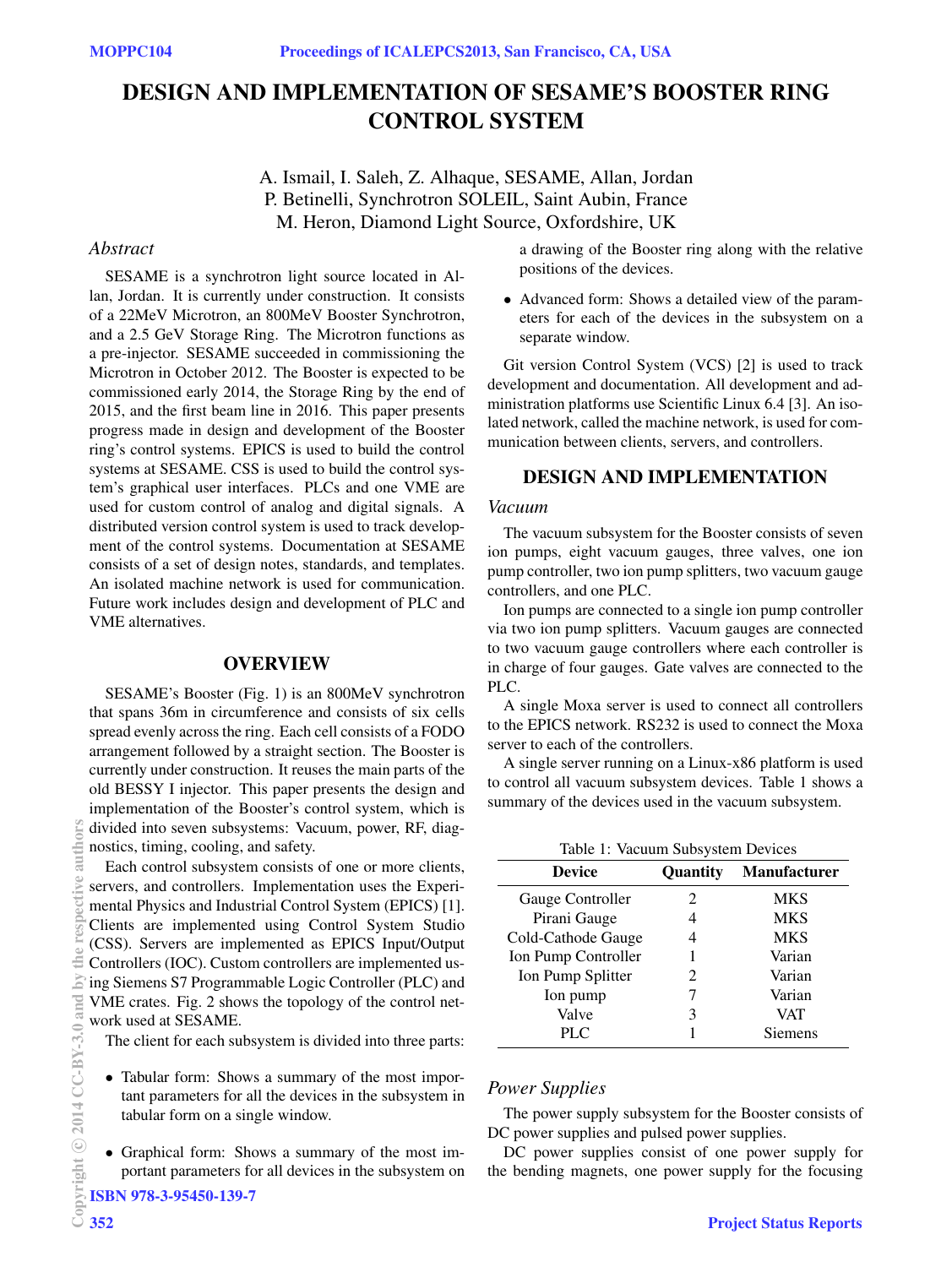

Figure 1: SESAME's Booster Synchrotron.



Figure 2: Architecture.

quadrupole magnets, one power supply for the de-focusing quadrupole magnets, a synchrobox whose job is to coordinate the trigger and clock for the three power supplies, and six power supplies for six correctors.

Pulsed power supplies are DC power supplies driven by separate pulsed triggering mechanism. They consist of one power supply for the injection septum, one power supply for the extraction septum, one power supply for the injection kicker, one power supply for the extraction kicker, and one power supply for the bumper.

Each of the above mentioned power supplies is connected directly to the EPICS network over TCP/IP.

A single server running on a Linux-x86 platform is used to control all power supplies. The client for one of the DC power supplies is shown in Fig. 3. A summary of the power supplies used is shown in Table 2.

## *Radio Frequency (RF)*

The RF subsystem for the Booster consists of a signal generator, Low Level RF (LLRF) controller, and a transmitter.

The interface on the LLRF controller consists of a number of analog and digital IO's. A PLC is therefore used to



Figure 3: DC power supplies client.

control these signals. The transmitter is equipped with an internal web server that enables control and monitoring of its most important parameters.

Each of the above mentioned devices is connected directly to the EPICS network over TCP/IP.

A single server running on a Linux-x86 platform is used to control all devices (except the transmitter). Table 3 shows a summary of the devices used in the RF subsystem.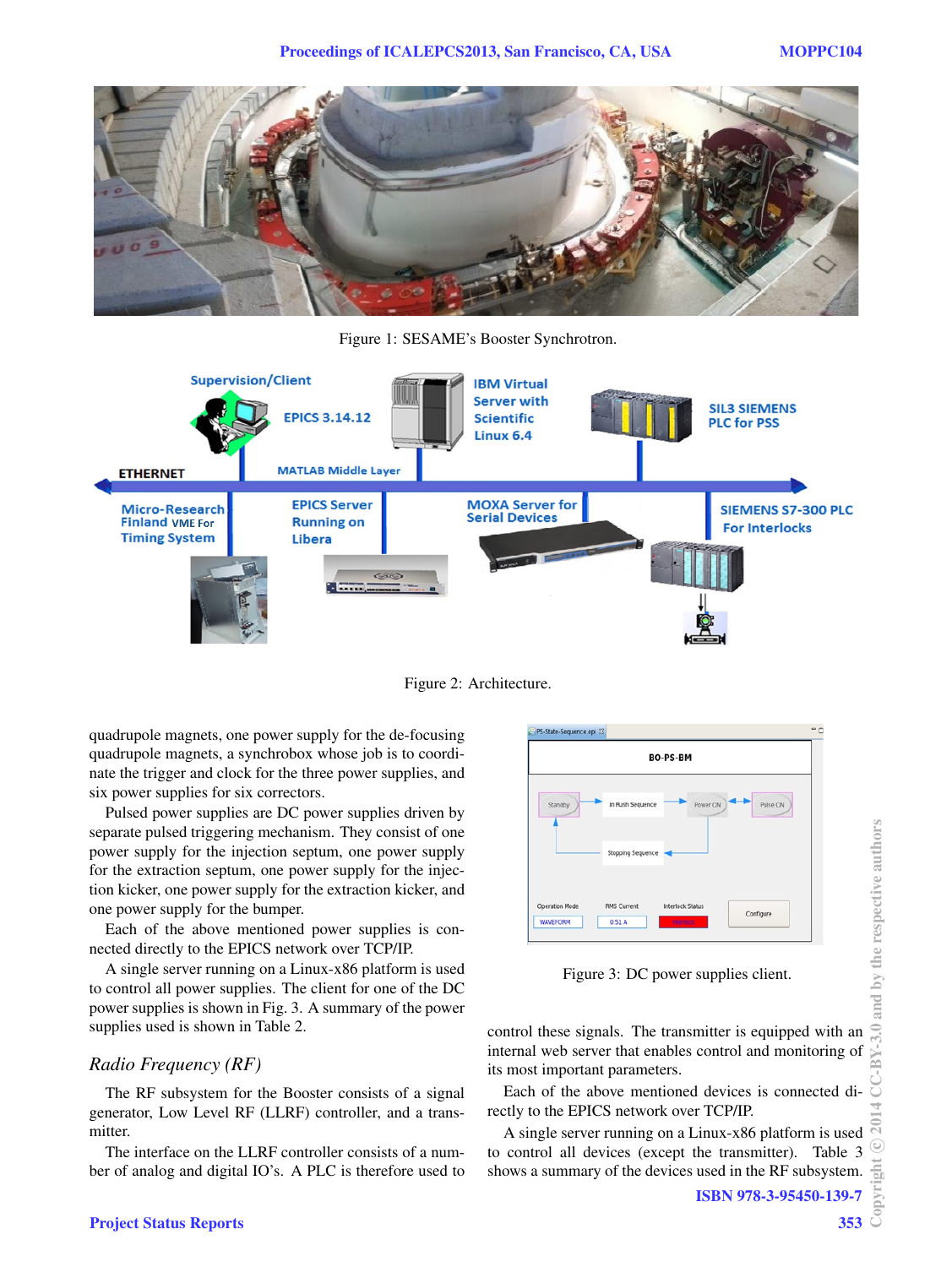| Table 2: Power Supplies |   |                              |  |
|-------------------------|---|------------------------------|--|
| <b>Power Supply</b>     |   | <b>Quantity Manufacturer</b> |  |
| BМ                      |   | <b>Bruker</b>                |  |
| OF                      |   | <b>Bruker</b>                |  |
| QD                      |   | <b>Bruker</b>                |  |
| Pulsed                  | 5 | Fug                          |  |
| Corrector               |   | <b>Bruker</b>                |  |
| PLC                     |   | <b>Siemens</b>               |  |

| Table 3: RF Subsystem Devices |  |  |
|-------------------------------|--|--|
|-------------------------------|--|--|

| <b>Device</b>          | <b>Ouantity</b> | <b>Manufacturer</b> |
|------------------------|-----------------|---------------------|
| Signal Generator       |                 | Work Microwave      |
| <b>LLRF</b> Controller |                 |                     |
| Transmitter            |                 | Electrosys          |
| PLC                    |                 | <b>Siemens</b>      |

#### *Diagnostics*

The diagnostics subsystem for the Booster consists of six Beam Position Monitors (BPM), three Foil Monitors (FOM) multiplexed using a video switcher, one externallytriggered digital camera, one Direct Current Current Transformer (DCCT), one Fast Current Transformer (FCT), and one shaker.

Each of the six BPMs is connected to a Libera Electron controller. FOMs (controls and video switching) are controlled using a PLC. The video switcher is used to select one of the FOMs as input to the video card. The externally triggered digital camera is placed at the Booster's injection point to monitor beam injection. The camera's external trigger is driven by the timing system. The DCCT and the FCT are connected to oscilloscopes, which are controlled using their own proprietary software. The shaker consists of a power amplifier along with a set of RF switches that toggle the connections between the BPM and the amplifier. These switches are controlled using a PLC.

Each of the above mentioned devices is connected directly to the EPICS network over TCP/IP.

Each of the six Libera Electron controllers is a hard IOC, hosting its own separate database. The rest of the diagnostic controls are hosted on single server running on a Linuxx86 platform. Table 4 shows a summary of the devices used in the diagnostics subsystem.

# *Timing*

The timing subsystem for the Booster consists of one event generator and one event receiver, both of which are connected to the EPICS network over TCP/IP. The generator and receiver are implemented as two separate cards hosted in the same VME crate. VxWorks is used to run the EPICS server. The crate is manufactured by PSI. The event generator and receiver cards are manufactured by Micro-Research Finland. The client consists of one window for the generator, and another window for the receiver.

| Table 4: Diagnostics Subsystem Devices |                 |                        |  |  |
|----------------------------------------|-----------------|------------------------|--|--|
| <b>Device</b>                          | <b>Ouantity</b> | <b>Manufacturer</b>    |  |  |
| Libera                                 | 6               | Instrumentation Tech   |  |  |
| <b>BPM</b>                             | 6               | <b>BESSY I</b>         |  |  |
| <b>FOM</b>                             | 3               | <b>BESSY I</b>         |  |  |
| Camera                                 | 3               |                        |  |  |
| <b>DCCT</b>                            |                 | Bergoz Instrumentation |  |  |
| <b>FCT</b>                             |                 | Bergos Instrumentation |  |  |
| Shaker                                 |                 | In-house               |  |  |
| PLC                                    |                 | Siemens                |  |  |

# *Cooling*



Figure 4: Cooling client.

The cooling subsystem for the Booster consists of thirty security boxes, one for each magnet. Each security box monitors the coolant's temperature and flow, and triggers an interlock signal in case of a malfunction. A PLC is used to monitor all thirty interlock signals. The PLC is connected directly to the EPICS network over TCP/IP. A single server running on a Linux-x86 platform hosts the EPICS database. They security boxes are designed at Synchrotron SOLEIL. A single client (Fig. 4) shows the status of all interlocks.

## VERSION CONTROL

Each subsystem in the Synchrotron requires three developments: One for the controllers, one for the servers, and one for the clients. A version control system is used to track development. Such a system enables collaboration, revisioning, and overall better development workflow.

The structure of the Synchrotron lends it itself nicely to hierarchical design. At the top level is the Synchrotron. The Synchrotron consists of six stages. Each stage consists of one or more subsystems. Each subsystem requires one or more controllers, servers, and clients, regardless of whether these three components reside on the same platform or on separate platforms.